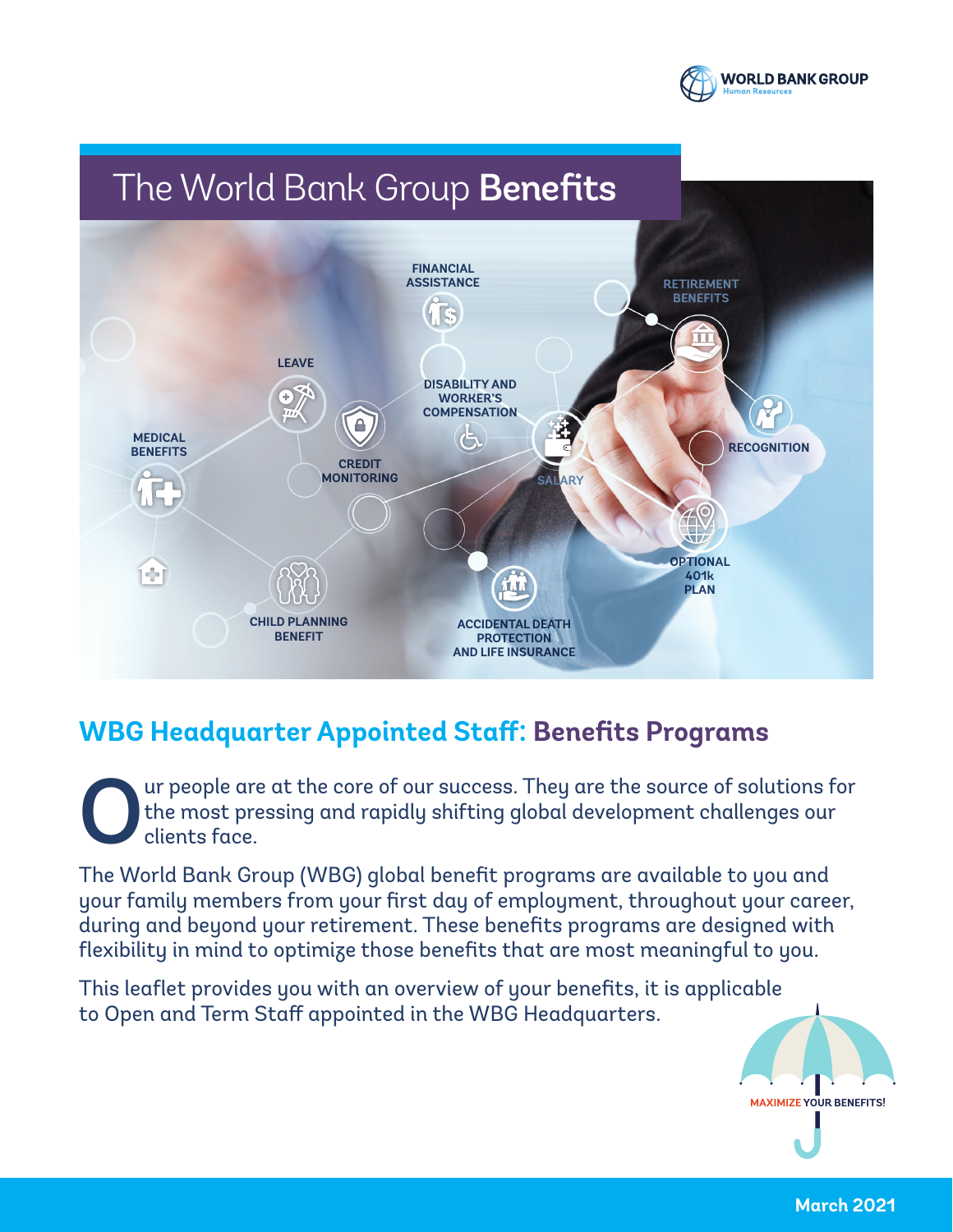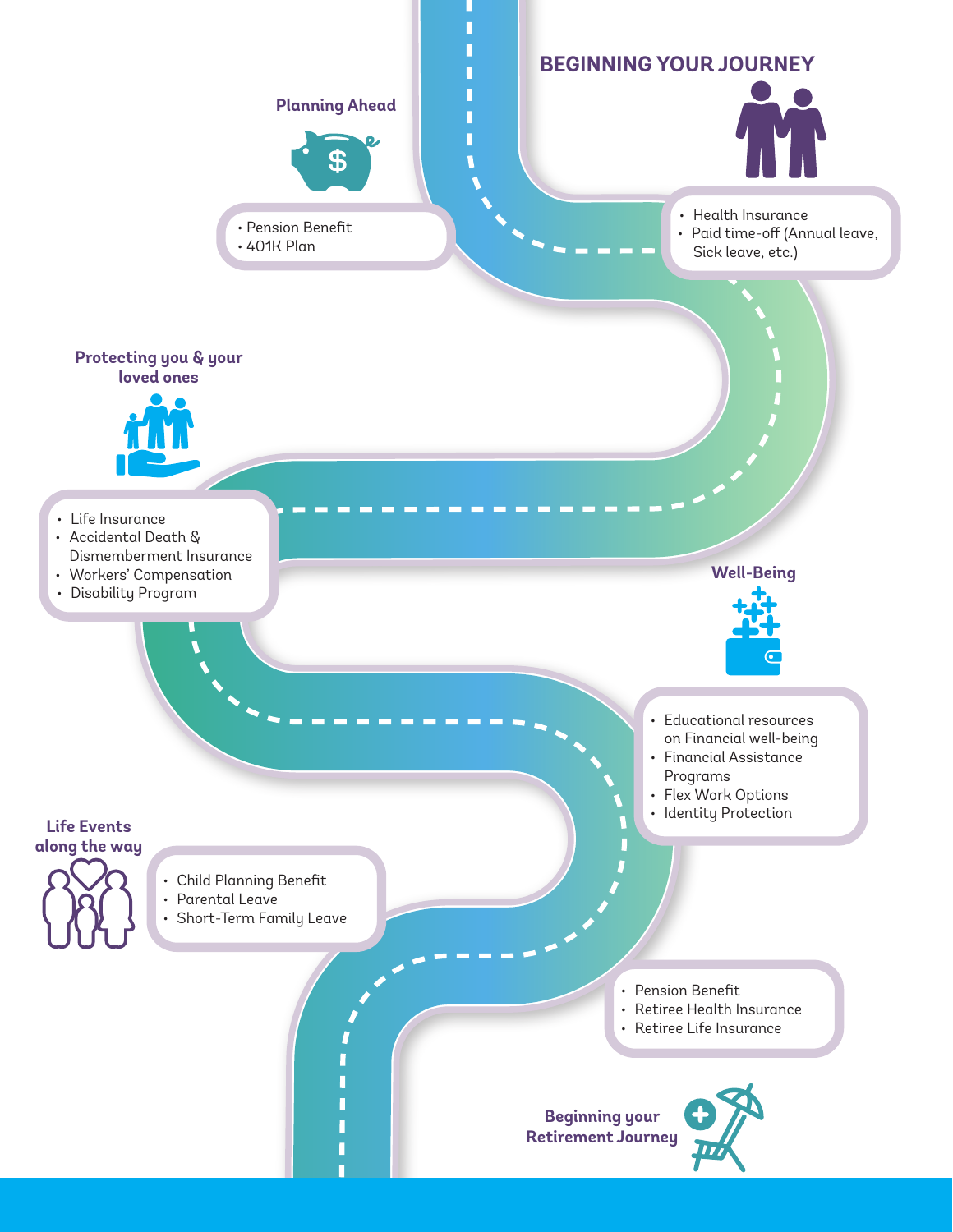- Health Insurance: The Medical Insurance Plan (MIP) is a comprehensive health insurance plan (Medical, Dental, Pharmacy, Vision) provided to you and eligible dependents, i.e. a legal spouse or registered domestic partner and children up to the age of 26.
- Paid time Off:
	- Annual leave: 26 working days per year, accrues daily; increasing up to 30 days after 10 years of service.
	- Sick leave: 15 working days of sick leave per year, accrued daily
- Pension Benefit: The World Bank Group offers a Staff Retirement Plan (the Plan) benefits consisting of a Defined Benefit component and a Cash Balance component.
- The WBG fully pays for the Defined Benefit component which you can take as a lump sum or a lifetime pension (based on eligibility criteria). The lump sum is equal 8% for each year of plan service based on the best three-year average salary at separation.
- The WBG also credits staff Cash Balance component with 10% of net salary for the mandatory 5% of net salary contribution from staff. Staff have the flexibility to increase their contributions to the Cash Balance component by another 6% of net salary bringing their maximum contributions to 11% of net salary.
- 401 K Plan (Optional): The WBG 401(k) Plan is a voluntary savings plan, which provides staff with the flexibility to supplement retirement savings and more flexible distribution options at the time of retirement. The Plan enables eligible staff to make contributions to a tax-deferred savings plan, regardless of nationality.
- Child Planning Benefit: Provides financial support to staff who are planning to have a child either through legal adoption or birth/s through reproductive planning.
- Parental Leave: Primary Caregiver (PC) is eligible for up to 100 working days for childbirth and/ or adoption. Secondary Caregiver (SC) is eligible for up to 50 working days for childbirth and/ or adoption. The parent who gives birth to a child is designated as the default Primary Caregiver, irrespective of whether that person is a staff of World Bank Group.
- Short-Term Family Leave: Leave taken to care for your family members due to illness, unplanned day care needs, or closures of schools attended by your dependent children. Up to 10 sick days may be used for unplanned family needs.
- Life Insurance: WBG provides life insurance coverage to help protect the financial security of your loved ones in the unfortunate event of your death from any cause.
	- Basic Coverage (automatically enrolled and fully paid by WBG): Coverage is 3 times your net annual salary
	- Optional Coverage (voluntary and fully paid by staff): The individual coverage is up to 5 times of net annual salary and dependent coverage for spouse, Domestic partner and child are also available.